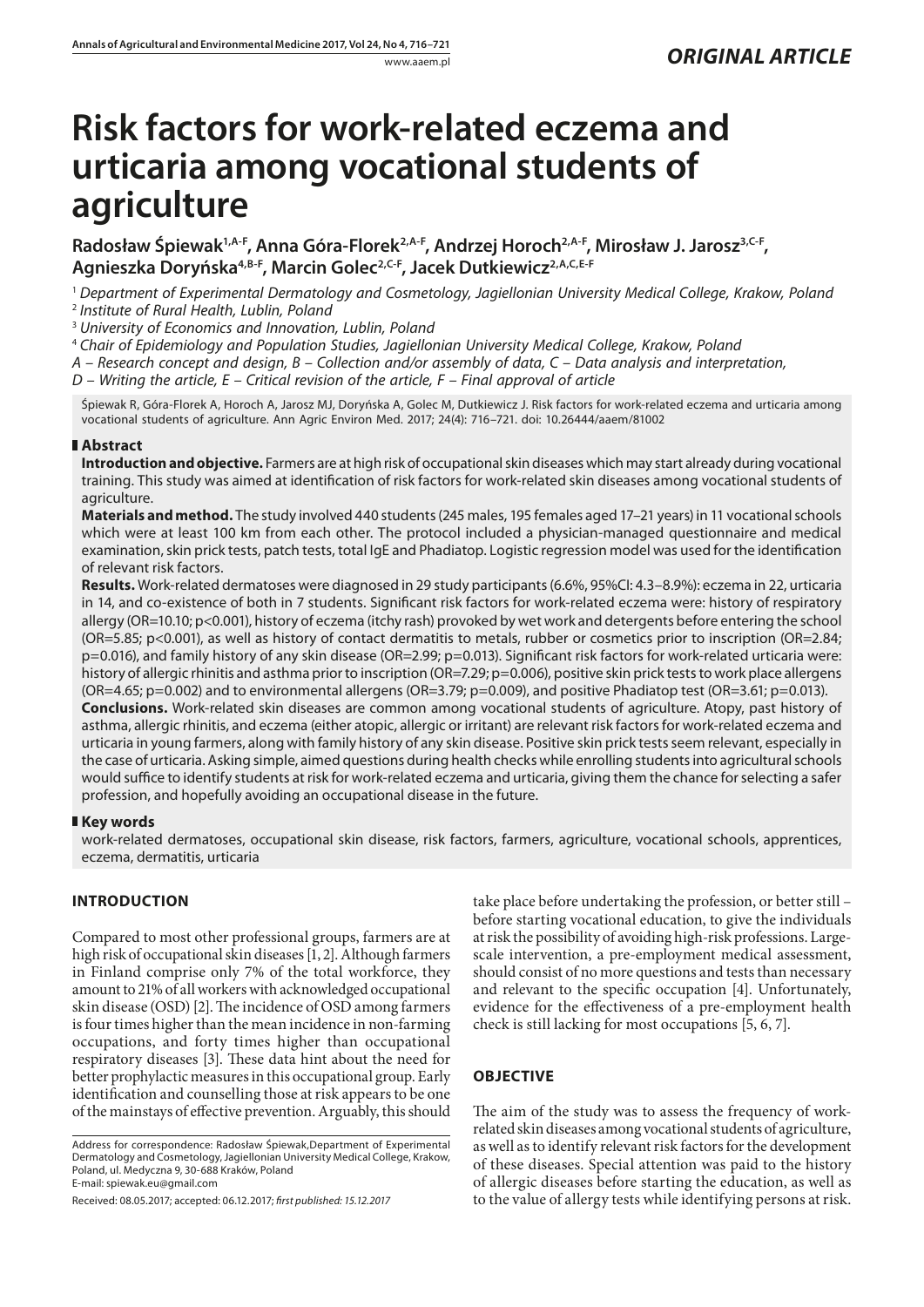Radosław Śpiewak, Anna Góra-Florek, Andrzej Horoch, Mirosław J. Jarosz, Agnieszka Doryńska, Marcin Golec, Jacek Dutkiewicz, Risk factors for work-related eczema...

#### **MATERIALS AND METHOD**

Participants for this cross-sectional study were recruited in eleven Polish vocational schools offering curricula in agriculture or farming. To ensure a good geographical coverage, the schools were at least 100 km from each another. The distribution of the schools was intended to reflect the distribution of farmers in Poland [8]. In each school, all final year students in agriculture or farming were invited to participate in the study. In order to avoid selection bias (e.g. students with health problems being more interested in participating than those who were healthy), the precondition for visiting a given school was that at least 90% of all eligible students would agree to take part in the study. This precondition was fulfilled in all invited schools. All participants were examined within a 12-month time window. Each participant received information about the aims of the study and gave written consent to participate. The study protocol was approved by the Ethical Committee of the Institute of Rural Medicine in Lublin. The students underwent medical examinations by a medical team which included a board-certified dermatologist, an internist, and an ENT-specialist who participated in order to verify diagnoses of allergic asthma and rhinitis which were among the analysed tentative risk factors for work-related skin diseases. The examinations included a physician-administered questionnaire (available at www.sensiquest.com), based upon two previously validated questionnaires [9, 10]. Skin prick tests (SPT), spirometry, anterior rhinoscopy, total IgE and Phadiatop (Phadia, Sweden) were performed in each study participant. Common allergens used in SPT were: house dust mite *Dermatophagoides pteronyssinus*, animal dander mix I, grass/cereals pollen mix, tree pollen mix I, tree pollen mix II and weed pollen mix (Allergopharma, Germany). The farm work-specific allergens included storage mites *Acarus siro*, *Lepidoglyphus destructor*, *Tyrophagus putrescentiae*, cow epithelium, pig epithelium, horse epithelium and hay dust (Allergopharma), as well as grain dust, straw dust, and hay dust (Biomed, Poland), in line with previous research [10] and availability of commercial allergen preparations at the time of the study [11]. Each school was visited once, a follow-up was not attempted as the participants were last-year vocational students who were about to leave the schools through which they were recruited.

Atopic eczema (AE) was diagnosed using criteria by Hanifin and Rajka, diagnosis of allergic contact dermatitis (ACD) was based upon the clinical history and clinical finding, along with relevant contact allergy confirmed in patch tests, while irritant contact dermatitis (ICD) was diagnosed in cases of eczema of skin areas exposed to known irritants. Patch tests were performed in all cases of suspected contact dermatitis, except in cases where history clearly indicated on the sensitizer (e.g. earlobe dermatitis due to earrings or eczema at the site of applying a cosmetic). Due to the limitations of the field study, patch tests were performed with a short series of ten substances mounted in IQ Ultra test unit (Chemotechnique Diagnostics, Sweden), with only one reading carried out two days after application; in all other aspects the tests followed standard procedures [12].

The selection of haptens, based on a previous study [13], included nickel sulfate 2.5% pet., cobalt chloride 1% pet., potassium dichromate 0.5% pet., fragrance mix I 8% pet., mercuric chloride 0.1% pet., neomycin sulfate 20%

pet., thimerosal 0.1% pet., mercapto mix 1% pet., black rubber mix 0.6% pet., and Myroxylon pereirae 25% pet. (Chemotechnique Diagnostics). Diagnosis of urticaria was based on characteristic clinical symptoms (presence of pruritus and wheals).

In further analyses, work-related skin diseases were diagnosed if eczema (dermatitis) or urticaria symptoms recurred following every (or almost every) exposure to a specific factor during farm work. Only diseases that would cause considerable limitations to daily work routines were taken into account – in the case of eczema (a more chronic ailment), it had to limit normal activities and persist for at least two days. For urticaria, the requirement was that symptoms would force the affected person to cease the work, no criterion of duration was set with regard to this disease, which may be a recurrent, yet short-lasting phenomenon. The term "point prevalence" refers to disease symptoms present at the time of medical examination, "1-year prevalence" refers to disease symptoms present in the year preceding the examination (including the moment of examination), while "lifetime prevalence" referred to symptoms present at any time point in life, including the two previously defined periods.

In order to study possible risk factors for the development of work-related skin diseases, participating students were asked about details from their medical history before and after starting education at the agricultural school. Altogether, 144 variables were collected and analysed for every student. T-test was used for the comparison of the frequency of type I allergy to plant dusts among students with and without work-related skin diseases. Chi-square test and logistic regression were used for the assessment of the relationship between intensity of work on the farm and the prevalence of skin symptoms provoked by plant dusts, as well as for the comparisons of prevalence rates of potential risk factors among students diagnosed with work-related skin diseases and the remaining students. Odds ratios with confidence intervals were also calculated. Statistical analyses were performed using Stata version 11.2 (StataCorp LP, Texas, USA). A p-value less than 0.05 was regarded as significant.

### **RESULTS**

A total of 440 vocational students from eleven agricultural schools participated in the study: 245 males and 195 females, aged from 17–21 (median 18) years. The prevalence rates for skin diseases of interest for this study (either workrelated or not) are shown in Table 1, comorbidities were relatively frequent. Among fifteen students (3.4%, 95%CI: 1.7–5.1%) with eczema (ultimately diagnosed as either atopic, ACD, ICD, or a combination thereof) present at the time of examination, predominant involvement of uncovered skin areas was recorded in eight (1.8%, 95%CI: 0.6–3.1%), sole or main involvement of the hands in 6 (1.4%, 95%CI: 0.4– 2.4%), and generalised eczema in one person (0.2%, 95%CI: 0.0–0.7%). One person presented symptoms of urticaria at examination, which consisted of a few itchy wheals on the forearms.

Skin problems provoked by work on the farm were reported by 129 study participants (29.4%, 95%CI: 25.1–33.7%). The leading cause of skin symptoms was grain dust, which was indicated by 115 (26.1%) students, followed by hay dust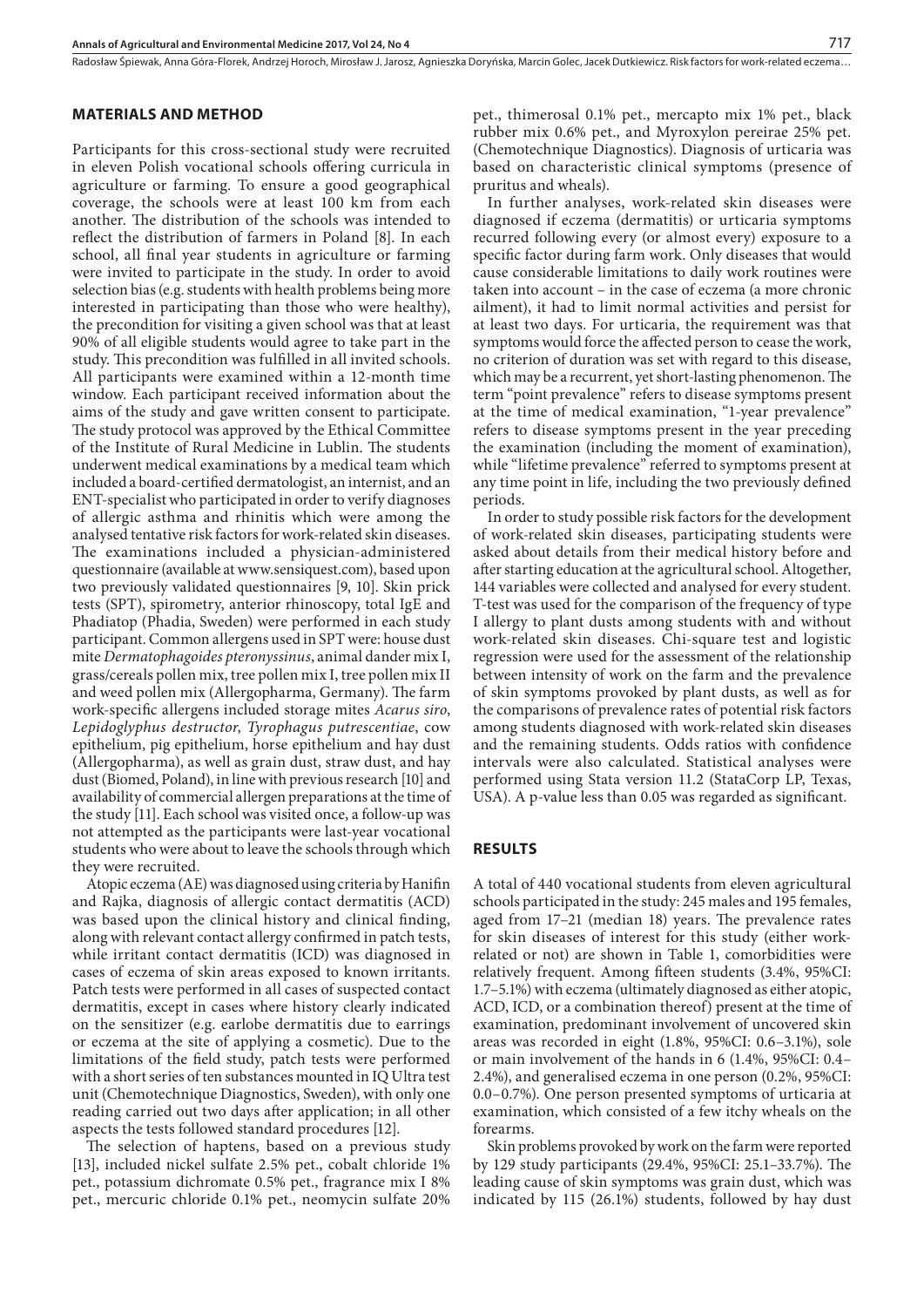**Table 1.** Prevalence of diseases from the spectrum of dermatitis/eczema and urticaria as diagnosed by a dermatologist based upon patient's history, clinical examination and allergy tests

| Skin disease  | Total (N=440)       |                      |                        | Men $(N=246)$       |                      |                        | Women $(N=194)$     |                      |                        |  |
|---------------|---------------------|----------------------|------------------------|---------------------|----------------------|------------------------|---------------------|----------------------|------------------------|--|
|               | point<br>prevalence | l-year<br>prevalence | lifetime<br>prevalence | point<br>prevalence | 1-year<br>prevalence | lifetime<br>prevalence | point<br>prevalence | 1-year<br>prevalence | lifetime<br>prevalence |  |
|               | n(%)                | n (%)                | n(%)                   | n(%)                | n(%)                 | n(%)                   | n(%)                | n (%)                | n(%)                   |  |
| Atopic eczema | 11(2.5)             | 17(3.9)              | 22(5.0)                | 8(3.3)              | 14(5.7)              | 15(6.1)                | 3(1.5)              | 3(1.5)               | 7(3.6)                 |  |
| ACD           | 9(2.0)              | 41 (9.3)             | 77 (17.5)              | 7(2.8)              | 12 (4.9)             | 18(7.3)                | 2(1.0)              | 29 (14.9)            | 59 (30.4)              |  |
| ICD           | 2(0.5)              | 21(4.8)              | 58 (13.2)              | 0(0.0)              | 5(2.0)               | 20(8.1)                | 2(1.0)              | 16(8.2)              | 38 (19.6)              |  |
| Urticaria     | 1(0.2)              | 11 (2.5)             | 18 (4.1)               | 1(0.4)              | 7(2.8)               | 11(4.5)                | 0                   | 4(2.1)               | 7(3.6)                 |  |
|               |                     |                      |                        |                     |                      |                        |                     |                      |                        |  |

ACD – allergic contact dermatitis, ICD – irritant contact dermatitis.

718

Please note that more than one diagnosis was established in some study participants, thus overall number of people with symptoms present at the time of examination (point prevalence) amounted to 15 persons with symptoms of eczema (either atopic, ACD, ICD or a combination thereof) plus 1 person with urticaria. The definitions of point prevalence, 1-year prevalence and diffetime prevalence are given in the Material and Methods section.

**Table 2.** The relationship between the intensity of work on the farm and the prevalence of skin symptoms provoked by plant dusts

| Skin problems during<br>work in different<br>exposures | Total | Working<br>at least<br>once a<br>week | Working<br>less than<br>once a<br>week | р<br>(chi2) | OR   | 95% CI        |
|--------------------------------------------------------|-------|---------------------------------------|----------------------------------------|-------------|------|---------------|
| Exposure to grain dust                                 | 26.1% | 28.8%                                 | 17.4%                                  | 0.030       | 1.92 | $1.06 - 3.49$ |
| Exposure to hay dust                                   | 12.8% | 13.6%                                 | 10.0%                                  | 0.428       | 1.41 | $0.60 - 3.32$ |
| Exposure to straw dust                                 | 6.8%  | 7.1%                                  | 5.5%                                   | 0.620       | 1.32 | $0.44 - 3.99$ |

**Table 3.** Work-related skin diseases among farming students

| Diagnosis*                           | N   | $\%$ | 95% CL              |
|--------------------------------------|-----|------|---------------------|
| Work-related eczema                  |     |      | 22 5.0% 3.0-7.0%    |
| Work-related urticaria               |     |      | 14 3.2% 1.5-4.8%    |
| Work-related eczema and/or urticaria | 29. |      | $6.6\%$ $4.3-8.9\%$ |

\*For the diagnostic criteria and further explanations please refer to the main text.

(12.8%), straw dust (6.8%), fertilizers (6.7%), pesticides (3.3%), work in cowsheds (2.2%) and horse stables (1.6%), as well as machinery reparations (1.5%). Working more frequently on the farm appeared as a risk factor for developing skin symptoms due to grain dust (Tab. 2). All students experiencing skin symptoms provoked by grain dust (N=115) complained of pruritus (100%), followed by erythema (54.8%), papules (25.2%), wheals (15.7%), burning sensation of the skin (4.3%), scaling (3.5%), vesicles and oedema (each 2.6%). Interestingly, twenty-six (22.4%) of these 115 students with such skin symptoms also complained of dyspnoea, wheezing or chest tightness provoked by grain dust. All dust-related skin symptoms were reportedly located on uncovered skin areas, except in three students who indicated involvement of the entire body. Altogether, twenty-nine cases were identified of work-

related skin diseases that would interfere with daily activities (Tab. 3). Among twenty-two students with work-related eczema (at present or based on past medical history), nine had positive reactions in skin prick tests (SPT), including eight (36%) students reacting to at least one farm allergen: five each to *L. destructor* and grain dust, four each to *A. siro*, straw dust and hay dust (Allergopharma), three to *T. putrescentiae*, two to hay dust (Biomed), and one to pig epithelia. Among fourteen students with work-related urticaria, positive reactions on SPT were observed in eight (57%); all reacted to at least one work-related allergen: five each to *L. destructor*, *T. putrescentiae*, grain dust and hay dust (Biomed), four each to *A. siro* and hay dust (Allergopharma), three to straw dust, and one each to pig and horse epithelia. Type I allergy to grain, hay and straw dust was significantly more frequent among students with work-related urticaria (respectively, 35.7%, 28.6%, 21.4%) and eczema (22.7%, 18.2%, and 18.2%) than among those without work-related skin problems (5.4%, 3.2%, 2.4%) (Fig. 1). With regard to storage mites (*A. siro*, *L. destructor*, *T. putrescentiae*) and house dust mite *D. pteronyssinus* sensitization, the respective figures were again higher for work-related urticaria (respectively 28.6%, 35.7%, 35.7%, and 28.6%) and work-related eczema

| <b>Table 4.</b> Results of the analysis of risk factors for work-related eczema |  |  |
|---------------------------------------------------------------------------------|--|--|
|---------------------------------------------------------------------------------|--|--|

| Factor                                                                                              | Students with work-<br>related eczema | Remaining<br>students | p (chi2) | OR    | 95%CI          |
|-----------------------------------------------------------------------------------------------------|---------------------------------------|-----------------------|----------|-------|----------------|
| History of allergic rhinitis and asthma before entering the school                                  | 18.2%                                 | 2.2%                  | < 0.001  | 10.10 | 2.84-35.92     |
| History of asthma before entering the school                                                        | 31.8%                                 | 5.7%                  | < 0.001  | 7.66  | $2.85 - 20.56$ |
| History of itchy rash provoked by dirty/wet work, detergents/soaps before entering the school       | 50.0%                                 | 14.6%                 | < 0.001  | 5.85  | $2.43 - 14.09$ |
| History of allergic rhinitis before entering the school                                             | 31.8%                                 | 10.8%                 | 0.003    | 3.87  | 1.50-9.99      |
| Any skin disease in family history                                                                  | 36.4%                                 | 16.0%                 | 0.013    | 2.99  | $1.21 - 7.42$  |
| History of itchy rash provoked by contact to metals, rubber or cosmetics before entering the school | 40.9%                                 | 19.6%                 | 0.016    | 2.84  | $1.17 - 6.86$  |
| Working on the farm at least once a week                                                            | 81.8%                                 | 69.1%                 | 0.205    | 2.01  | $0.67 - 6.07$  |
| SPT (+) to work place allergens                                                                     | 36.4%                                 | 22.7%                 | 0.141    | 1.94  | $0.79 - 4.77$  |
| Total $lgE > 120$ kU/l                                                                              | 36.4%                                 | 29.0%                 | 0.456    | 1.40  | $0.57 - 3.43$  |
| Phadiatop $(+)$                                                                                     | 31.8%                                 | 27.8%                 | 0.679    | 1.21  | $0.48 - 3.06$  |
| SPT (+) to common environmental allergens                                                           | 22.7%                                 | 21.8%                 | 0.916    | 1.06  | $0.38 - 2.94$  |
|                                                                                                     |                                       |                       |          |       |                |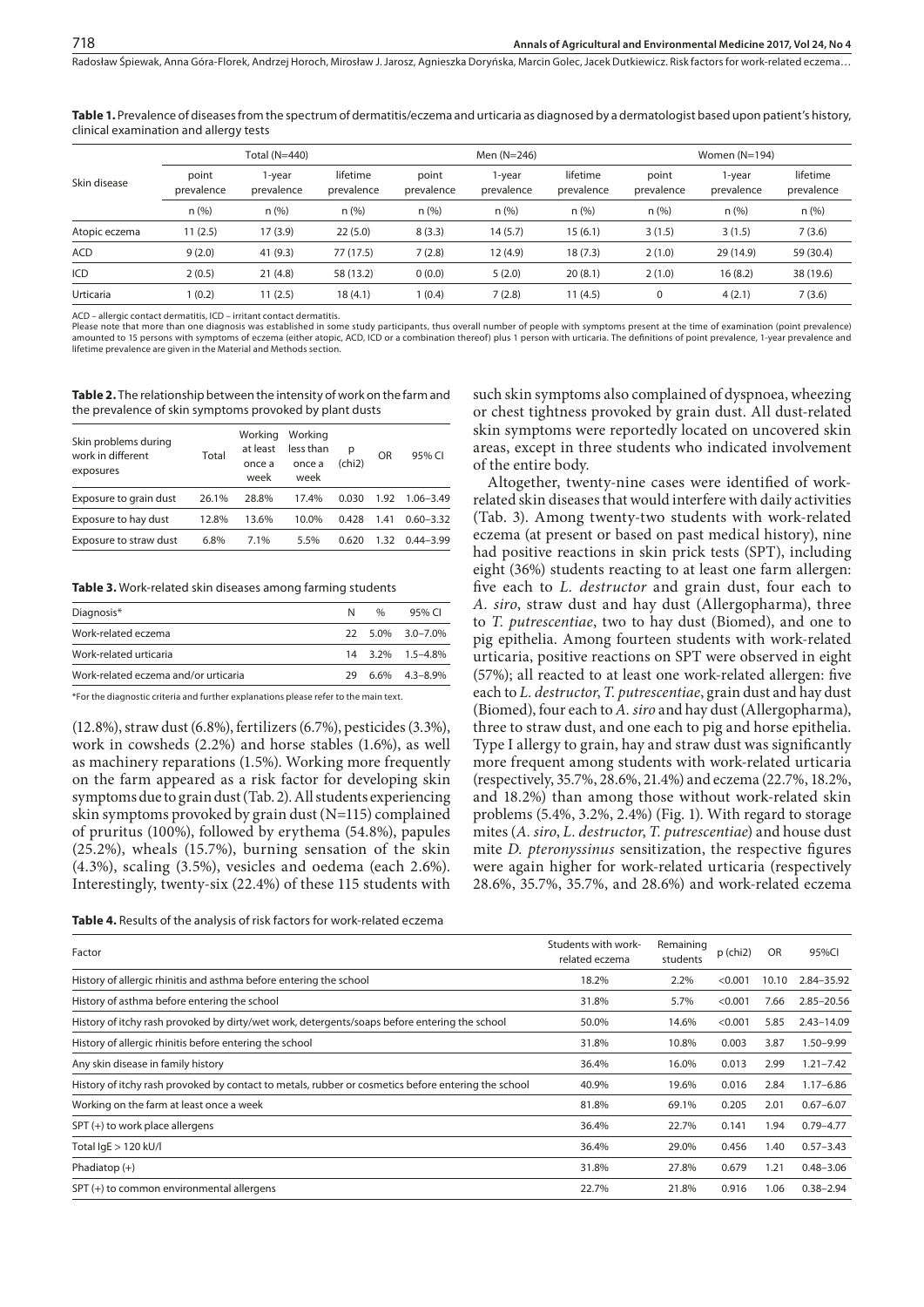Radosław Śpiewak, Anna Góra-Florek, Andrzej Horoch, Mirosław J. Jarosz, Agnieszka Doryńska, Marcin Golec, Jacek Dutkiewicz, Risk factors for work-related eczema...

**Table 5.** Results of the analysis of risk factors for work-related urticaria

| Factor                                                                                              | Students with work-<br>related urticaria | Remaining<br>students | $p$ (chi2) | OR   | 95%CI          |
|-----------------------------------------------------------------------------------------------------|------------------------------------------|-----------------------|------------|------|----------------|
| History of allergic rhinitis and asthma before entering the school                                  | 18.2%                                    | 3.0%                  | 0.006      | 7.29 | $1.41 - 37.80$ |
| Working on the farm at least once a week                                                            | 92.9%                                    | 69.0%                 | 0.056      | 5.85 | $0.76 - 45.20$ |
| SPT (+) to work place allergens                                                                     | 57.1%                                    | 22.3%                 | 0.002      | 4.65 | $1.57 - 13.72$ |
| History of asthma before entering the school                                                        | 21.4%                                    | 6.6%                  | 0.033      | 3.88 | $1.02 - 14.70$ |
| SPT (+) to common environmental allergens                                                           | 50.0%                                    | 20.9%                 | 0.009      | 3.79 | 1.29-11.08     |
| Phadiatop $(+)$                                                                                     | 57.1%                                    | 27.0%                 | 0.013      | 3.61 | $1.22 - 10.62$ |
| History of allergic rhinitis before entering the school                                             | 28.6%                                    | 11.3%                 | 0.048      | 3.15 | $0.95 - 10.43$ |
| Total $lgE > 120$ kU/l                                                                              | 50.0%                                    | 28.6%                 | 0.084      | 2.49 | $0.86 - 7.25$  |
| History of itchy rash provoked by contact to metals, rubber or cosmetics before entering the school | 35.7%                                    | 20.2%                 | 0.158      | 2.20 | $0.72 - 6.72$  |
| History of itchy rash provoked by dirty/wet work, detergents/soaps before entering the school       | 28.6%                                    | 16.0%                 | 0.210      | 2.11 | $0.64 - 6.91$  |
| Any skin disease in family history                                                                  | 28.6%                                    | 16.7%                 | 0.244      | 2.00 | $0.61 - 6.56$  |
|                                                                                                     |                                          |                       |            |      |                |



**Figure 1.** The frequency of type I allergy (positive prick tests) to plant dusts among students with and without work-related skin diseases



**Figure 2.** Frequency of type I allergy (positive prick tests) to storage and house dust mites among students with and without work-related skin diseases

(18.2%, 22.7%, 13.6%, and 13.6%) than for the remaining students (10.2%, 13.9%, 8.7%, and 14.4%). However, most observed differences were not statistically significant except for *T. putrescentiae* allergy in work-related urticaria, and the results for *A. siro*, *L. destructor* were close to the assumed significance level (Fig. 2). Results of the analysis of risk factors for the development of work related eczema and urticaria are shown respectively in Tables 4 and 5.

## **DISCUSSION**

The difficulty in differentiating between various forms of diseases from the spectrum of dermatitis/eczema and resulting problems with the reliability of epidemiological data has been recently discussed elsewhere, with the conclusion that differential diagnosis is difficult and can be easily biased by the beliefs and expectations of researchers [14]. Therefore, in the presented study of work-related skin diseases, it was decided to use the terms "eczema" or "urticaria" because a detailed insight into the underlying mechanisms was not always possible in the setting of a field study. Airborne dermatitis caused by grain dust may be either irritant or allergic – differentiation between these two diagnoses would not be possible without exposing the participants to the dusts and observing the morphology and dynamics of skin response over a period of several days. For the same reason, when analysing the history of contact dermatitis before entering the school as a tentative risk factor for work-related skin diseases, differentiating between ICD and ACD would be hardly possible based merely on the patient's history, even for a specialist. Such an "academic" approach would prove even less feasible for an aspiring student and a school doctor carrying out the prospective pre-enrollment health check. Instead, a simple approach was adopted focusing on the factors provoking relapses or aggravations of eczema: Dermatitis provoked by agents with relatively low irritant properties (e.g. leave-on cosmetics, rubber, jewellery) was considered as a hint for ACD, whereas aggravations predominantly due to known irritants (e.g. detergents and soaps, wet and dirty work) was hinting on possible ICD. A considerable weakness of such a division is that in many cases of ACD, the diseased skin will also be susceptible to irritants; on the other hand, "mild" cosmetics may exert irritant effects, especially on the skin already affected by ICD. Therefore, a considerable overlap of ACD and ICD should be taken into account [14]. In the presented study, comparable frequencies were found of physician-diagnosed atopic eczema and contact dermatitis with a considerable overlap of both diseases, which is in line with previous results in Polish teenagers (16–17 y.o.) [15]. The prevalence of hand eczema at the time of medical examination found in this study (point prevalence 1.4%) was similar to the rates observed in other occupational groups in Poland (1.9%) [16]. These figures were, however, considerably lower than the point prevalence of 5.8% found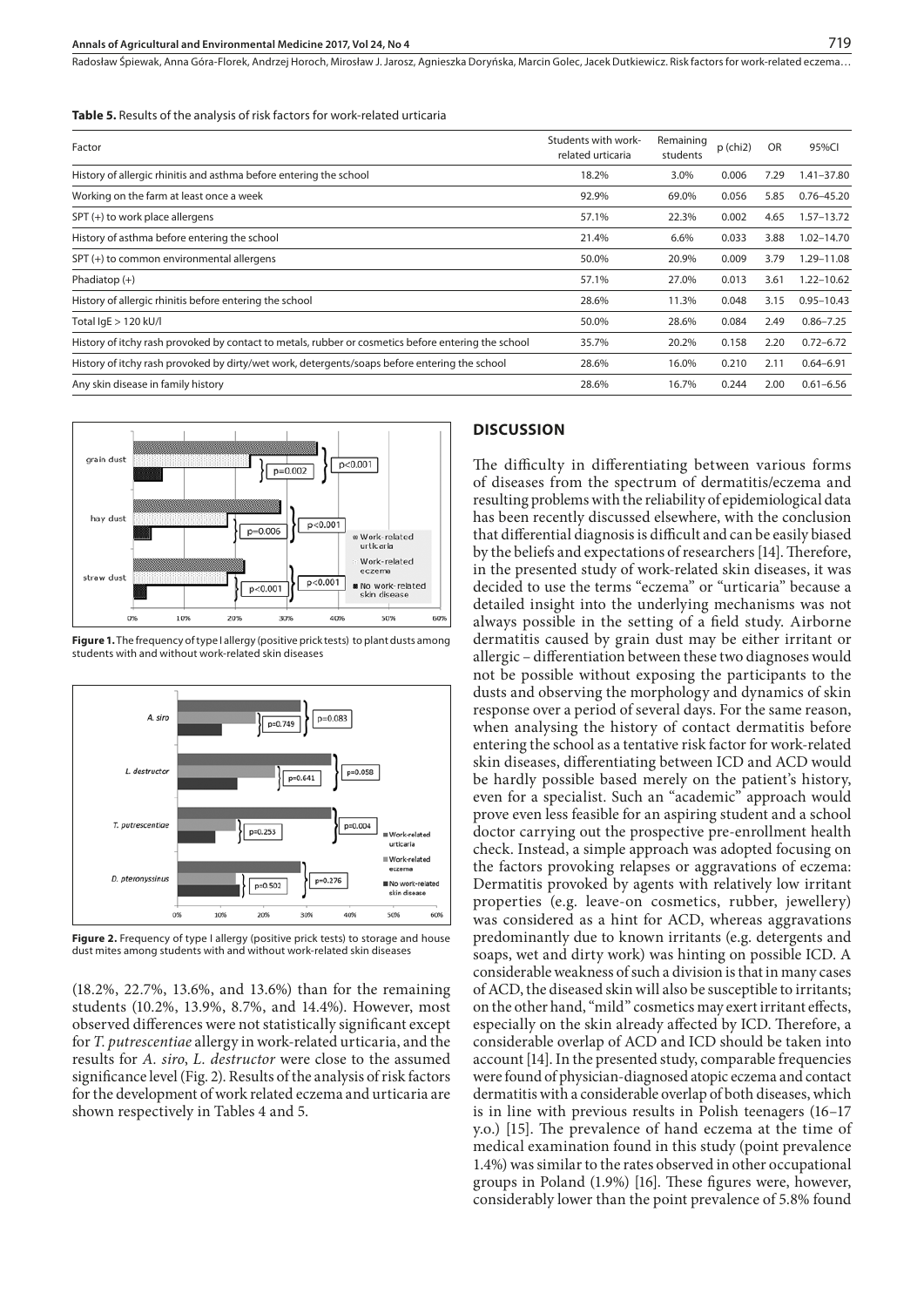among Finnish farmers [17]. This discrepancy might be explained by the older age, as well as possible differences in exposures, working habits and genetic background of Finnish farmers, as well as different criteria for diagnosing hand eczema.

The prevalence of self-reported urticaria in the current study was higher than previously observed in a random sample of Polish adults (4.1% vs. 2.8%) [18]. Interestingly, 57% of the students with work-related urticaria were found with type I allergy to occupational allergens (Tab. 5), which stands out, taking the rarity of allergic aetiology of urticaria in general. The significantly higher frequency of plant dust allergy among students with work-related urticaria (Fig. 1) and the relatively high coincidence of grain dust-related skin disease with respiratory symptoms, may hint on systemic allergy, the same as in contact urticaria syndrome. Single cases of immunological contact urticaria caused by cereal allergens have been reported previously [19]. Nevertheless, concomitant irritant reaction of the skin and airways to the dust without involvement of immune mechanisms cannot be excluded in some cases.

Farmers are exposed on a day-to-day basis to an array of sensitizers and irritants [4]. Agrochemicals – disinfectants, pesticides, petrol, etc. – seem to gain more attention [20], possibly because of their perception as "contaminants" in contrast to "natural" compounds of plant and animal origin. As a matter of fact, plants are among the most prominent sensitizers in the agricultural environment [21]. In the present study, plant dusts were the dominating cause of work-related skin symptoms and diseases – indicated by respondents most frequently as provoking factors, and also caused by far more positive reactions in skin prick tests. This is in line with previous findings in hop growers, of whom 19.2% complained of work-related skin symptoms, most frequent caused by exposure to hops (indicated by 11.0%), grain dust (5.6%), hay dust (5.5%) and straw dust (4.1%) [22]. As many as 8.7% farmers occupationally exposed to thyme dust developed airborne dermatitis within thirty minutes of work [23]. The relevance of "food" allergens of crop plants as occupational airborne skin sensitizers has been demonstrated on the examples of wheat and rye flour, which does not seem to differ substantially from milled grain used as animal food [24].

Plant dusts are complex materials containing variable amounts of allergens, haptens, and irritants, as well as live microbes and their products, which also seem to play a role in the pathogenesis of work-related skin diseases. In a group of young farmers with cellular reactivity to antigens of bacteria and fungi colonizing crop plants, all had complained of work-related skin symptoms; moreover, they were diagnosed with dermatitis four times more frequently than farmers with no specific reactivity to these antigens [25]. Cell wall components of *Pantoea agglomerans* – common airborne bacteria in farm environment, stimulate human leukocytes to secrete pro-inflammatory cytokines IFN-γ and TNF-a, which may serve as a "danger signal" initiating sensitization to otherwise harmless environmental allergens and haptens [26]. Type I allergy to livestock animals was infrequent and seemed of little importance in the present study group, which is in line with previous observations [8]. Nevertheless, in individual cases, specific sensitization to animal allergens may predict the development of occupational eczema or urticaria [27]. The notion that organic dusts commonly

associated with respiratory diseases) are frequent causes of skin disease, together with the observation that haptens (commonly associated with allergic contact dermatitis) may cause occupational asthma, demonstrates that there are no clear-cut divisions between allergic mechanisms and phenotypes.

Despite representing a significant economic burden for the public health system, occupational skin diseases are still not adequately taken care of at national and European level, due to lack of awareness among patients, physicians and regulators, insufficient and inadequate safety and health legislation, patients' fear of job loss, as well as lack of time and motivation [28]. Work-related exposures in agriculture are extremely complex and difficult to measure, while diseases from the spectrum of eczema are hard to differentiate and frequently overlap. As a result, mechanisms of work-related eczema caused by agricultural dusts remain obscure and require more dedicated studies. Nevertheless, irrespective of the mechanisms involved, the results obtained during the presented study indicate that people at risk for work-related eczema may be relatively easily identified by asking a few aimed questions, while "predictive" allergy tests seem of questionable relevance (Tab. 4). In the case of work-related urticaria, allergy tests would probably provide some useful information, although asking right questions would be still of the utmost importance (Tab. 5). The presented results suggest that atopy (understood as either positive skin prick tests or history of allergic respiratory disease) is a relevant risk factor for work-related skin diseases in young farmers. The frequency of positive tests to farm allergens in this group may be partly explained by the fact that the majority of the students were born and raised on a farm, or have worked on a farm from an early age as family help or hired workforce. Thus, for most of them, exposure to future occupational sensitizers began in childhood. Early development of allergy to farm antigens was also observed among young Austrian farmers [29]. Regardless of the final decision as to whether to include "predictive allergy tests" into the pre-enrolment health check, it seems that adding relevant questions from Tables 4 and 5 would certainly improve the effectiveness of health checks at entry to agricultural schools. The identification of individuals at risk would allow for an appropriate early start of primary prevention, including pre-employment counselling and implementation of technical and organisational measures to prevent the development of the disease [30], or give them a chance to re-consider their choice and possibly opt for another, safer vocation. The long-term effectiveness of such preventive measures is difficult to quantify and more research is needed in this field [7].

#### **CONCLUSIONS**

The study showed that work-related skin diseases are relatively common among vocational students of agriculture. Atopy, along with past history of asthma, allergic rhinitis, and eczema (either atopic, allergic or irritant) are relevant risk factors for work-related eczema and urticaria in young farmers, together with a family history of any skin disease. Positive skin prick tests to occupational allergens seem to be of some relevance in urticaria. In either case, asking simple, aimed questions during health checks before enrolling students into agricultural schools would suffice to identify